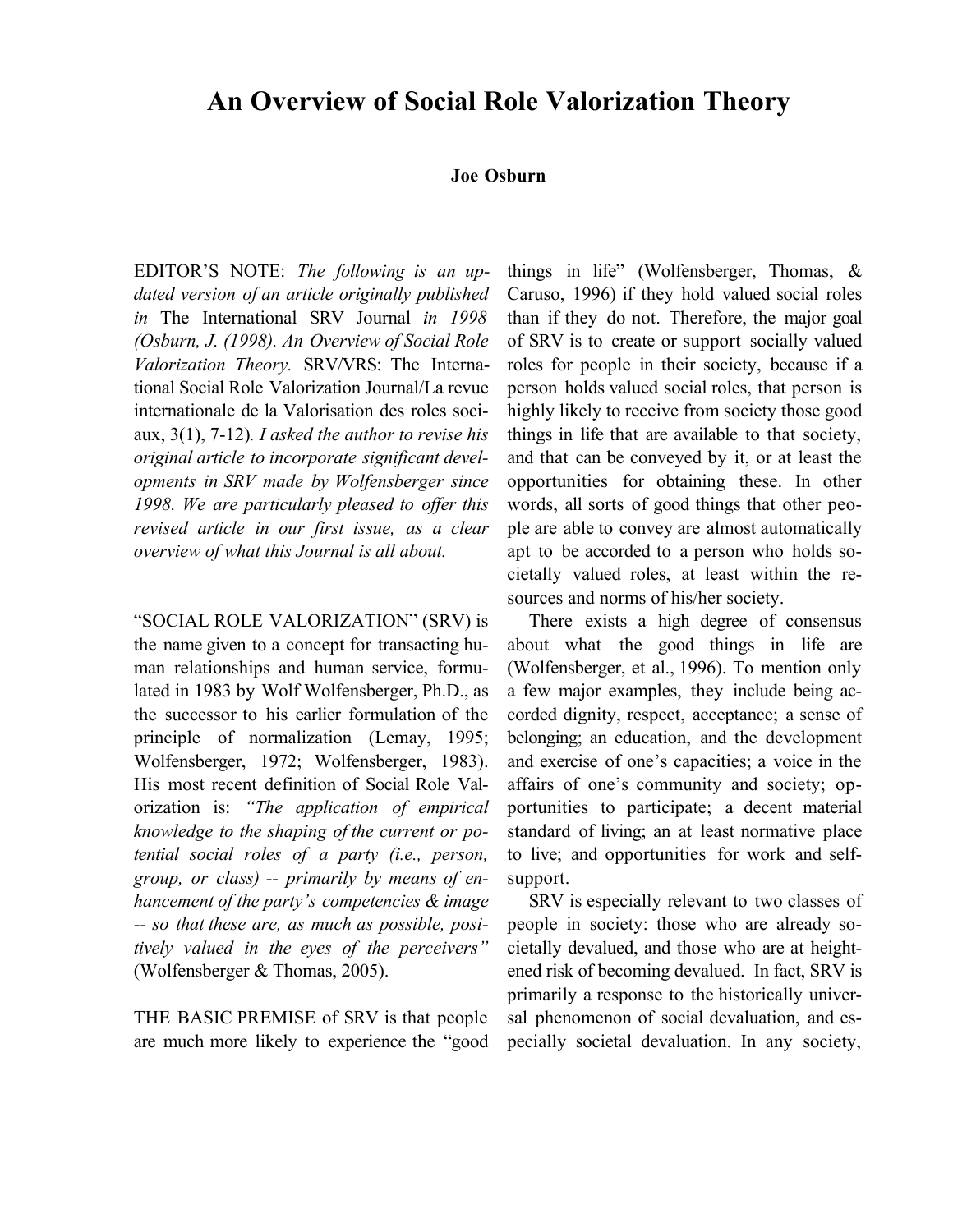there are groups and classes who are at value risk or already devalued in and by their society or some of its subsystems. (For instance, in North America, it has been estimated that from one-fourth to one-third of the population exists in a devalued state because of impairment, age, poverty or other characteristics that are devalued in society.) Devalued individuals, groups, and classes are far more likely than other members of society to be treated badly, and to be subjected to a systematic -- and possibly lifelong -- pattern of such negative experiences as the following.

1. Being perceived and interpreted as "deviant," due to their negatively-valued differentness. The latter could consist of physical or functional impairments, low competence, a particular ethnic identity, certain behaviors or associations, skin color, and many others.

2. Being rejected by community, society, and even family and services.

3. Being cast into negative social roles, some of which can be severely negative, such as "subhuman," "menace," and "burden on society."

4. Being put and kept at a social or physical distance, the latter most commonly by segregation.

5. Having negative images (including language) attached to them.

6. Being the object of abuse, violence, and brutalization, and even being made dead.

THE REALITY that not all people are positively valued in their society makes SRV so important (Kendrick, 1994). It can help not only to prevent bad things from happening to socially vulnerable or devalued people, but can also increase the likelihood that they will experience the good things in life. Unfortunately, the good things in life are usually not accorded

to people who are devalued in society. For them, many or most good things are beyond reach, denied, withheld, or at least harder to attain. Instead, what might be called "the bad things in life" are imposed upon them, such as the six experiences listed above. This is why having at least some valued social roles is so important. A person who fills valued social roles is likely to be treated much better than if he or she did not have these, or than other people who have the same devalued characteristics, but do not have equally valued social roles. There are several important reasons why this is so. One is that such a person is more likely to also have valued and competent allies or defenders who can mitigate the impacts of devaluation or protect the person from these. Also, when a person holds valued social roles, attributes of theirs that might otherwise be viewed negatively are much more apt to be put up with, or overlooked, or "dismissed" as relatively unimportant.

IT IS ROLE-VALORIZING to enhance the perceived value of the social roles of a person, a group, or an entire class of people, and doing so is thus called social role valorization. There are two major broad strategies for pursuing this goal for (devalued) people: (1) enhancement of people's social image in the eyes of others, and (2) enhancement of their competencies, in the widest sense of the term. Image and competency form a feedback loop that can be negative or positive. That is, a person who is competency-impaired is highly at risk of suffering image-impairment; a person who is impaired in image is apt to be responded to by others in ways that delimit or reduce or even prevent the person's competency. But both processes work equally in the reverse direction. That is, a person whose social image is positive is apt to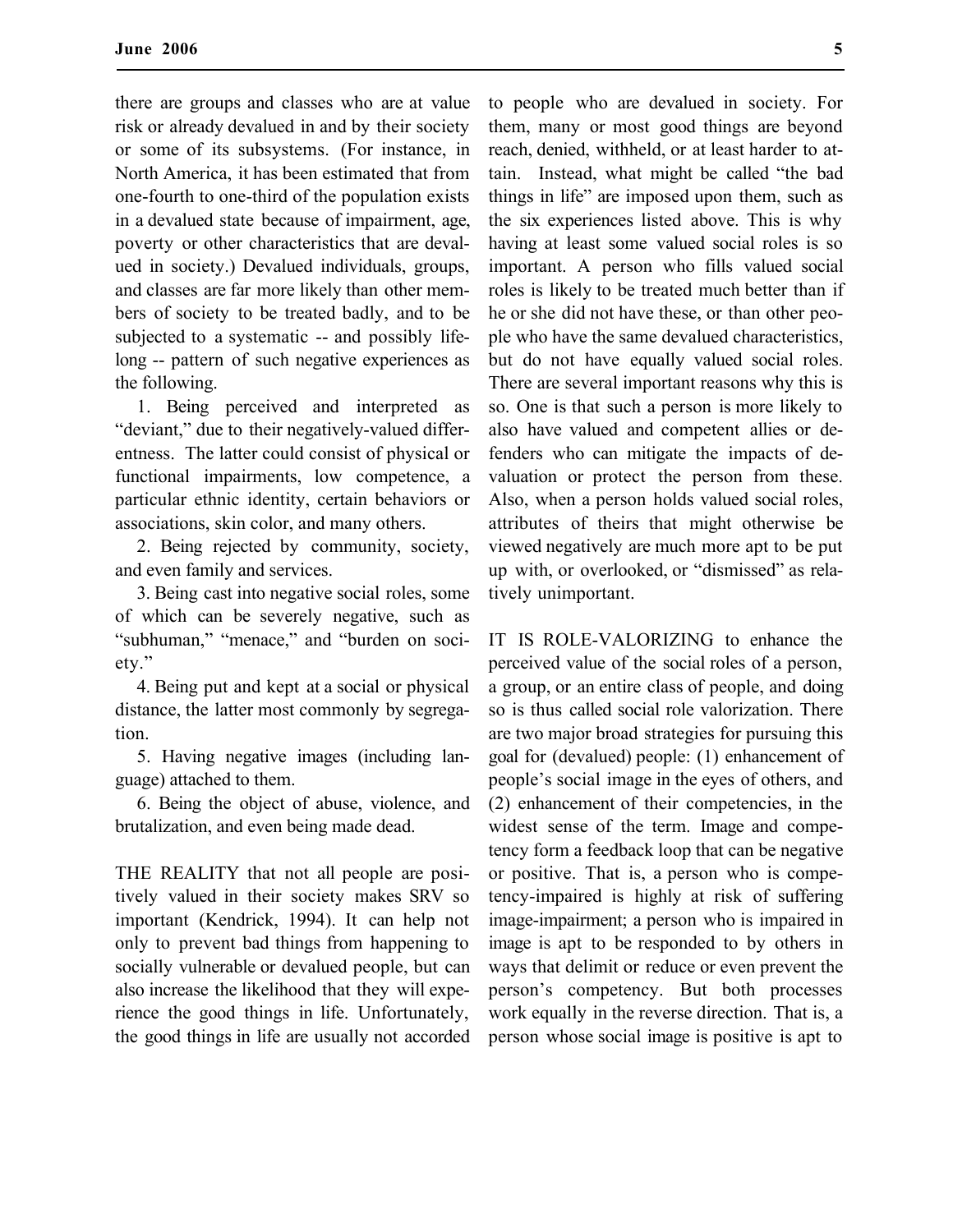be provided with experiences, expectancies, and other life conditions which are likely to increase, or give scope to, his/her competencies; and a person who displays competencies is also apt to be imaged positively.

Role-valorizing actions in the image-enhancement or competency-enhancement domains can be carried out on four distinct levels and sectors of social organization.

1. The individual;

2. The individual's primary social systems, such as the family;

3. The intermediate level social systems of an individual or group, such as the neighborhood, community, and services the person receives;

4. The larger society of the individual or group, including the entire service system.

Combining these different dimensions and levels yields a 2x4 matrix for classifying the major implications of SRV, as shown in Table 1 (adapted from Thomas, 1999).

|                       |                                                                            | <b>Primarily to Enhance</b><br><b>Social Images</b>                                                                                                                                                        | <b>Primarily to Enhance</b><br><b>Personal Competencies</b>                                                                                   |
|-----------------------|----------------------------------------------------------------------------|------------------------------------------------------------------------------------------------------------------------------------------------------------------------------------------------------------|-----------------------------------------------------------------------------------------------------------------------------------------------|
| Level<br>of<br>Action | <b>Individual</b><br>Person                                                | Arranging Physical & Social<br>Conditions for a Specific<br>Individual That are Likely to<br><b>Enhance Positive Perceptions</b><br>of That Individual by Others                                           | Arranging Physical & Social<br>Conditions for a Specific Person<br>That are Likely to Enhance the<br>Competencies of That Individual          |
|                       | <b>Primary Social</b><br><b>Systems</b>                                    | Arranging Physical & Social<br>Conditions in a Primary Social<br>System That are Likely to<br><b>Enhance Positive Perceptions</b><br>of a Person in & via This<br>System                                   | Arranging Physical & Social<br>Conditions of a Person's Social<br>System That are Likely to<br>Enhance That Person's<br>Competencies          |
|                       | Intermediate &<br><b>Secondary Social</b><br><b>Systems</b>                | Arranging Physical & Social<br>Conditions in Secondary Social<br>Systems That are Likely to<br>Enhance Positive Perceptions --<br>in & via Those Systems -- of<br>People in Them, & of Others<br>like Them | Arranging Physical & Social<br>Conditions in Secondary Social<br>Systems That are Likely to<br>Enhance the Competencies of<br>People in Them  |
|                       | <b>Entire Society of</b><br>an Individual,<br>Group, or Class<br>of People | Arranging Physical & Social<br><b>Conditions Throughout Society</b><br>That are Likely to Enhance<br>Positive Perceptions of Classes                                                                       | Arranging Physical & Social<br><b>Conditions Throughout Society</b><br>That are Likely to Enhance the<br>Competencies of Classes of<br>People |

## **Table 1: Social Role Valorization Action Implications**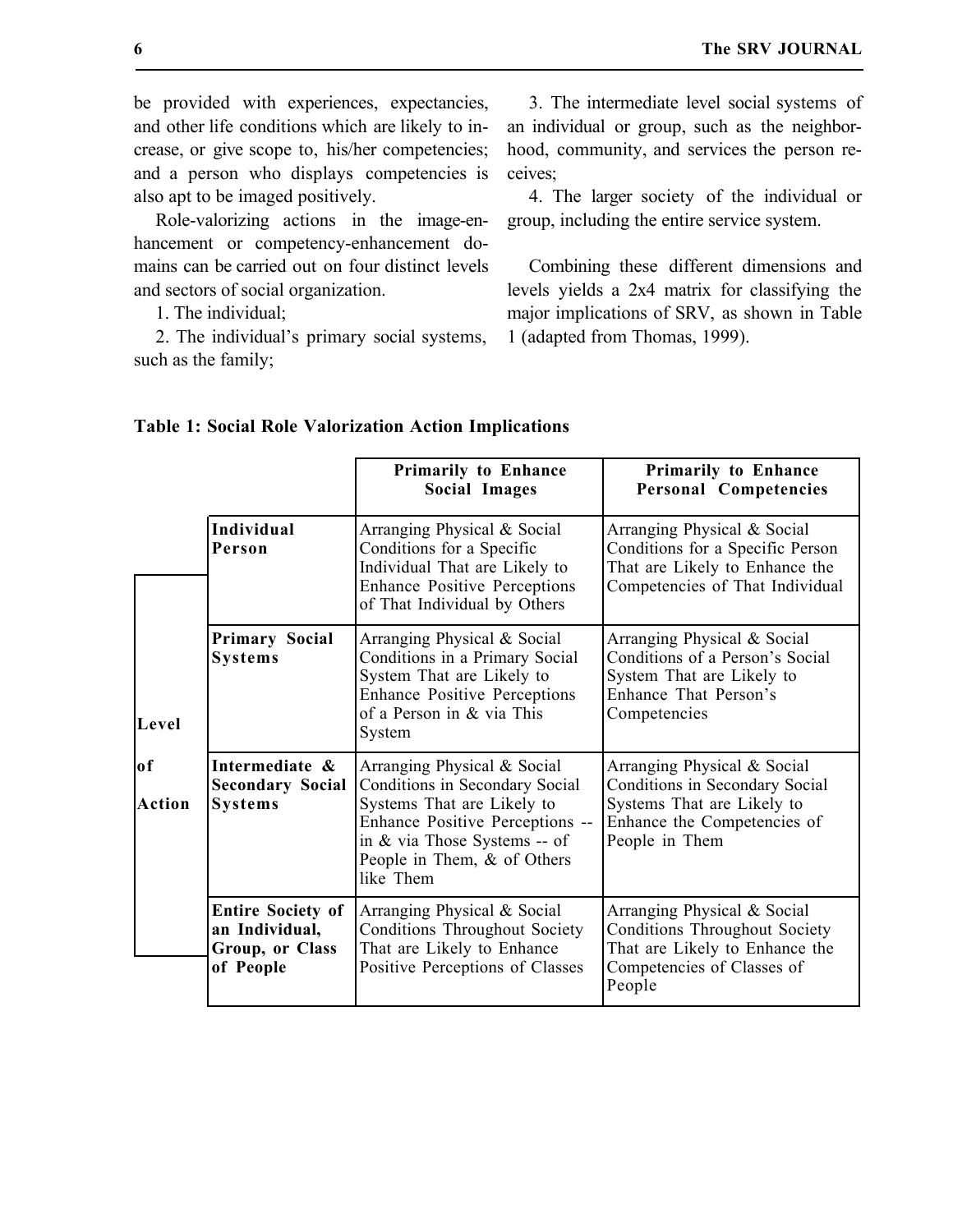FOR THOSE who wish to improve the situation of devalued people, SRV constitutes a high-level and systematic framework to guide their actions. In other words, it provides a coherent overall conceptual foundation for addressing the plight of individuals, groups, or classes of devalued people. Within this overall framework, SRV points to comprehensive service principles, from which are derived major service strategies, from which, in turn, flow innumerable specific practical action measures. These principles, strategies, and action measures are relevant in both formal and informal service contexts, and are thoroughly spelledout in the SRV literature. In fact, SRV is one of the most fully articulated broad service schemas in existence. For example, within each of the eight boxes in Table 1, innumerable more specific role-valorizing actions can be imagined, and indeed, a great many have been explicitly identified (Thomas, 1999). Even in just the few words of the short definition of SRV (stated above), there is incorporated an enormous amount of explanatory power and implied actions which can give people much food for thought in their whole approach to serving others. If implemented, SRV can lead to a genuine address of the needs of the people served, and thus to a great increase in service quality and effectiveness.

SRV IS A SOCIAL SCIENCE CONCEPT and is thus in the empirical realm. It rests on a solid foundation of well-established social science theory, research, and empiricism within fields such as sociology, psychology, and education and pedagogy, drawing upon multiple bodies of inquiry, such as role theory, learning theory, the function and power of social imagery, mind-sets and expectancies, group dynamics, the social and psychological processes involved in unconsciousness, the sociology of deviancy, and so forth. SRV weaves this body of knowledge into an overarching, systematic, and unified schema.

SRV is not a value system or ideology, nor does it prescribe or dictate value decisions. Decisions about whether to implement SRV measures for any person or group, and to what extent, are ultimately determined by people's higher-order (and not necessarily conscious) values which transcend SRV and come from other sources, such as their personal upbringing, family influences, political and economic ideas, worldviews, and explicit religions. What people do in their relationships and services, or in response to the needs of the people they serve, or for that matter in any other endeavors, depends greatly on their values, assumptions, and beliefs, including those they hold about SRV itself. However, SRV makes a big point of how positive personal and cultural values can be powerfully brought to bear if one wishes to pursue valued social roles for people. For example, in most western cultures, the Judeo-Christian value system and liberal democratic tradition are espoused and widely assented to, even if rarely actualized in full. SRV can recruit such deeply embedded cultural values and traditions on behalf of people who might otherwise be devalued and even dehumanized. Every society has values that can be thusly recruited to craft positive roles for people (Wolfensberger, 1972, 1998).

As a social science schema, SRV is descriptive rather than prescriptive. That is, SRV can describe certain realities (e.g., social devaluation), and can say what are the likely outcomes of doing or not doing certain things in regard to those realities, in what has come to be called the "if this...then that" formulation of SRV (Wolfensberger, 1995a). For example, SRV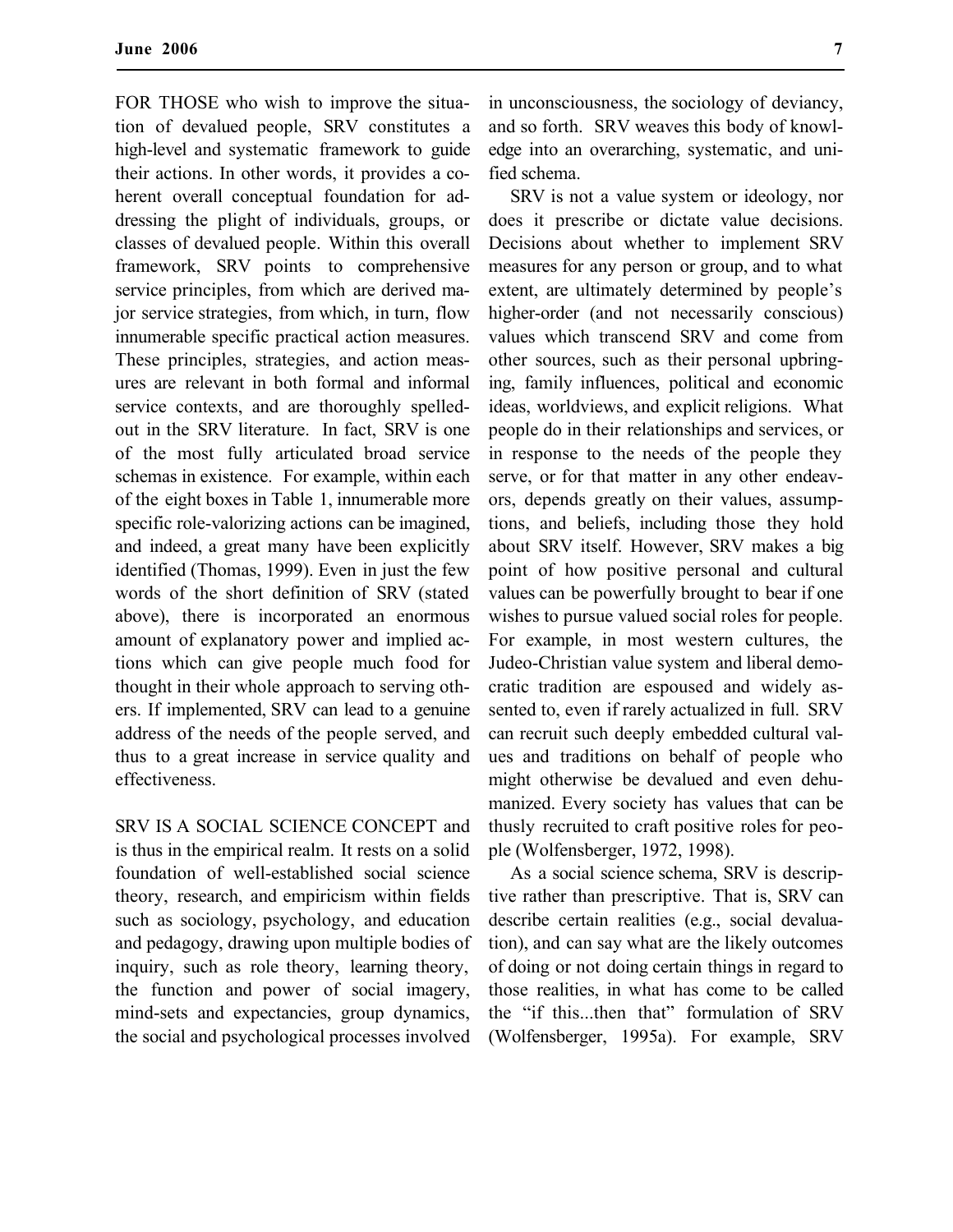points out that if parents do things that help others to have a positive view of their child and that help the child acquire skills needed to participate positively in the community, then it is more likely that the child will be well-integrated into the community. If one does not emphasize the adult status of mentally retarded adults, and/or does not avoid things which reinforce their role stereotype as "eternal children" (such as referring to adults as children, engaging adults in children's activities, and so on), then one is likely to perpetuate the common negative stereotype that mentally retarded adults really are overgrown children, with all the negative consequences that attend this stereotype. So, these are things that SRV can tell one. However, once people learn SRV, they themselves have to determine what they think about it, whether they believe in its power, whether they want to apply it in valorizing the roles of a person or class, and to what extent -- if at all -- they even want to valorize other people's roles. For example, while SRV brings out the high importance of valued social roles, whether one decides to actually provide positive roles to people, or even believes that a specific person, group, or class deserves valued social roles, depends on one's personal value system, which as noted, has to come from somewhere other than SRV.

THE IDEAS BEHIND SRV first began to be generated by the work that was being conducted by Wolfensberger and his associates at the Training Institute for Human Service Planning, Leadership and Change Agentry, which he directs at Syracuse University. One major source of these ideas was an on-going effort on the part of Wolfensberger to continually explore, advance, and refine the principle of normalization -- an effort that began almost as soon as normalization first appeared on the scene. For example, since normalization was first explicitly formulated in 1969, several books, numerous articles, chapters, and other publications (several hundred altogether) on the topic have been written and disseminated (see, for example, St-Denis & Flynn, 1999). And it was Wolfensberger, more than anyone else, whose writings successively clarified and helped to increase comprehension of the meaning and application of normalization. This process involved a concerted effort on his part to systematically incorporate into teaching and training materials the deepening understanding achieved in the course of: (a) thinking, writing, and teaching about normalization over the years; (b) its increasing incorporation into actual human service practice; and (c) numerous normalization-based service assessments, mostly using the PASS tool (Wolfensberger & Glenn, 1973, 1975, reprinted in 1978). There were also continuous attempts, again mostly on Wolfensberger's part, to deal with frequent misconceptions and even "perversions" of the concept of normalization (see Wolfensberger, 1980), often due to the ease with which the term "normalization" itself could be (and was) misconstrued or misapplied.

This stream of concentrated development resulted in an evolution in thinking which brought about the conceptual transition from normalization to Social Role Valorization. Not surprisingly, the main substance of the concept of SRV began to evolve before the concept itself was defined, and before a new term was coined to describe it. For instance, Wolfensberger's last published formulation of the principle of normalization defined it as, "as much as possible, the use of culturally valued means in order to enable, establish and/or maintain valued social roles for people" (Wolfensberger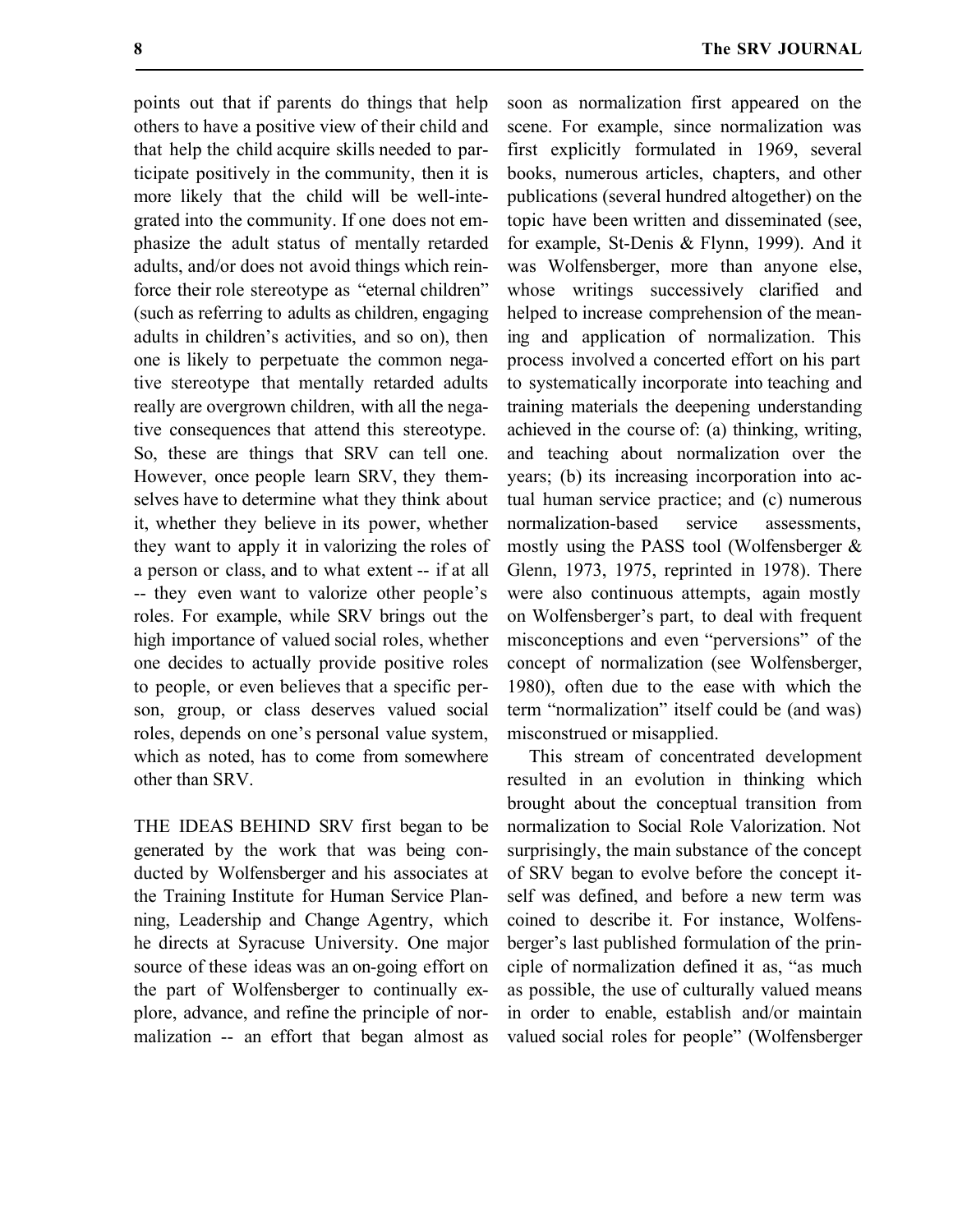& Tullman, 1982), thus foreshadowing both the new concept and the new term Social Role Valorization. This article was the first publication that articulated the insight that valued social roles for people at risk of social devaluation were -- even more than merely culturally normative conditions -- the real key to the good things of life for them. This represented such an advance that it was clearly a higher conceptualization than the earlier formulation of normalization. Thus, SRV definitely amounts to far more than a renaming or rewording of the normalization principle; rather, it constitutes a major conceptual breakthrough based on the double insight that (a) people with valued social roles will tend to be accorded desirable things, at least within the resources and norms of their society, and (b) the two major means to the creation, support, and defense of valued social roles are to enhance both a person's image and competency.

Another big boost to the conceptualization of Social Role Valorization was the work being done by Wolfensberger, and his Training Institute associate, Susan Thomas, over a three to four year period on a human service evaluation tool called PASSING (Wolfensberger & Thomas, 1983), which stands for "Program Analysis of Service Systems' Implementation of Normalization Goals." One could say that this first published edition of PASSING (i.e., the second edition) was ahead of its time in at least one sense: it spelled out the major action implications of the new concept of SRV in much more detail than in any other previous publication, and did so even before a term had been coined to name the new concept. PASSING thus incorporates mostly SRV concepts while still using the earlier normalization language. Happily, this anachronism is corrected in the anticipated third revised edition (Wolfensberger

& Thomas, in press) which uses SRV terminology exclusively. The development of PASS-ING contributed much to the insight that actions to achieve the ultimate as well as intermediate goals and processes of SRV can all be classified as dealing with either image and/or competency enhancement.

In order to help communicate new concepts, new terms are often needed. The selection of the term "Social Role Valorization" was quite deliberate (see, for example, Wolfensberger, 1983, 1984, 1985, and 1991a). Not only does it overcome many of the historical and other problems that had always plagued the term "normalization," but it is based on two additional discoveries that are highly relevant to the essence of its meaning (Wolfensberger, 1985).

1. In modern French human service contexts, people had begun to use the word *valorisation* in order to signify the attachment of value to people. In Canadian French specifically, the term *valorisation sociale* had been used in teaching the normalization principle since ca. 1980 (Wolfensberger, 1991b).

2. In both French and English, the term valorization has its root in the Latin word *valere,* which means to value or accord worth. Relatedly, the word "valorization" has, or elicits, very strong positive connotations that clearly correspond to the concept it is meant to convey.

In combination, the above discoveries suggested that in English "Social Role Valorization," and in French *La Valorisation des Roles Sociaux* (Wolfensberger, 1991b), would be eminently suitable terms for the new concept, both having positive connotations, while being unfamiliar enough not to evoke wrong ideas. The French term brings out even better than the English the fact that people hold multiple roles, and that more than one can be valorized.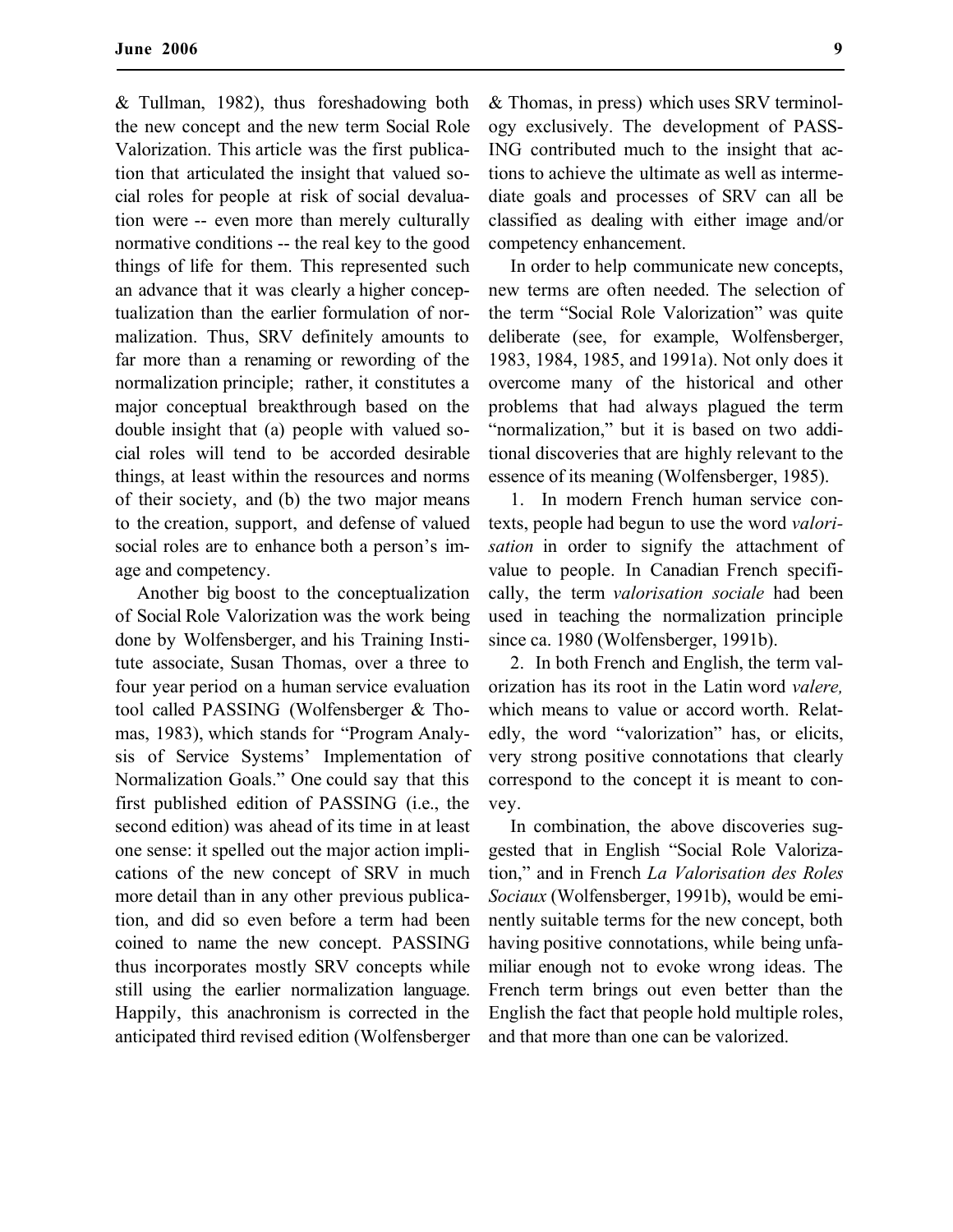# **Table 2: Sequence of Topics for a Leadership-Oriented Introductory Social Role Valorization (SRV) Workshop**

#### **PART 1: INTRODUCTORY ORIENTATION**

- a. How the Workshop Will be Conducted
- b. Introduction to the Workshop Topic, Including a Brief Preliminary Sketch of SRV
- c. Orientation to Some Concepts Crucial to the Workshop

#### **PART 2: SOCIAL EVALUATION, DEVALUATION & ITS IMPACT**

- a. Basic Facts About Human Evaluation, & Social Devaluation Specifically
- b. The Devalued Classes in Contemporary Western Societies
- c. The Expressions of Social Devaluation: The Most Common Wounds of Devalued People
- d. The Common Effects on Devalued People of Being Systematically Wounded
- e. Conclusion to the Material on Wounds

#### **PART 3: A MORE DETAILED INTRODUCTION TO SRV**

- a. The Rationale Behind SRV
- b. Some Facts About Social Role Theory That Are Easily Understood & Crucial to SRV
- c. A More Global Overview Sketch of Social Role Valorization (SRV) c1. Some Broad Facts About SRV
	- c2. Making Distinctions Between Empirical Versus Nonempirical Propositions
	- c3. Concluding Clarifications

#### **PART 4: TEN THEMES OF GREAT RELEVANCE TO UNDERSTANDING & APPLYING SRV**

- a. Introduction to the Ten Themes
- b. The Dynamics of UNCONSCIOUSNESS, Particularly About Deviancy-Making, & the Unrecognized Aspects & Functions of Human Services
- c. The CONSERVATISM COROLLARY of SRV, i.e., the Importance of Employing the Most Valued Options, & Positive Compensation for Disadvantage
- d. The Importance of INTERPERSONAL IDENTIFICATION
- e. The Power of MIND-SETS & EXPECTANCIES<br>f. The Realities of IMAGERY. Image Transfer. Gen
- f. The Realities of IMAGERY, Image Transfer, Generalization, & Enhancement
- g. The Concept of Service MODEL COHERENCY, With Its Requirements of RELEVANCE & **POTENCY**
- h. The Importance of PERSONAL COMPETENCY ENHANCEMENT & THE DEVELOPMENTAL MODEL
- i. The Pedagogic Power of IMITATION, Via Modeling & Interpersonal Identification
- j. The Relevance of ROLE EXPECTANCIES & ROLE CIRCULARITY to Deviancy-Making & Deviancy-Unmaking
- k. SOCIAL INTEGRATION & VALUED SOCIETAL PARTICIPATION of Devalued People in Valued Society
- l. Grouping & Association Issues That Derive From Combinations of Themes
- m. Conclusion to, & Relationship Among, All the Themes

#### **PART 5: IMPLEMENTATION, ELABORATIONS, CLARIFICATIONS & CONCLUSION**

- a. Some Further Issues of SRV Implementation or Practice
- b. The Benefits of SRV
- c. Brief Review of the Limitations of, & Constraints on, SRV
- d. A Brief Note on the Limitations of This Workshop
- e. Ways to Learn More About SRV
- f. Conclusion & Adjournment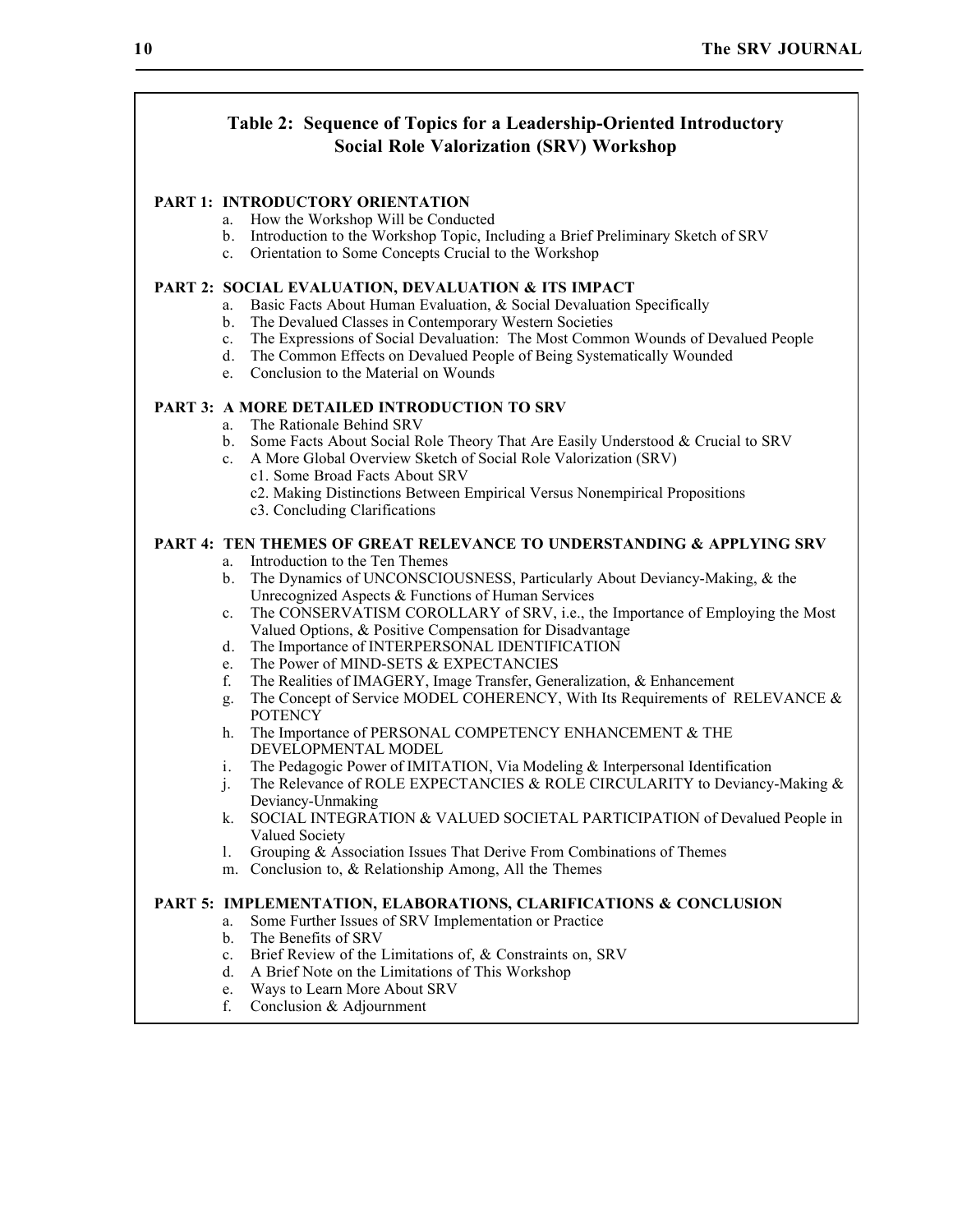Finally, another advantage of the switch from normalization to SRV is that because Social Role Valorization is an uncommon term, people are more likely to listen to definitions and explanations of it rather than attaching their own preconceived notions to it, as they had tended to do with the word "normalization."

SRV IS BEING DISSEMINATED across the world. For example, in the English language, both the overarching SRV schema and its major elements have been described in an original introductory monograph (Wolfensberger, 1992), which was later revised into a 139-page edition (Wolfensberger, 1998) that now serves together with the PASSING manual (Wolfensberger & Thomas 1983; revision in press) as the main current SRV texts. Other prominent SRV-related texts in English are the published proceedings of the 1994 International SRV conference held in Ottawa (Flynn & Lemay, 1999), with many chapters that reflect recent perspectives on SRV, and two books published in England (Race, 1999, 2003). There is also a massive set of (unpublished) teaching materials used in SRV training by qualified trainers (Wolfensberger & Thomas, 2005). The multitude of SRV action implications to human services and human service workers are thoroughly spelled out in SRV and PASSING training workshops, both of which are intensive teaching events, conducted in a variety of formats, of anywhere from one to seven days in length. Table 2 provides a list of topics covered in the most recent version of introductory SRV training workshops.

To date, most SRV and/or PASSING training events have been conducted in English, with several variations in terms of length (i.e., anywhere from half a day to five days duration), processes, and depth and quantity of content. There have also been a significant number of SRV/PASSING training events in French, conducted mainly by francophone trainers, again in different versions. In addition to English and French, such training has also been conducted in Spanish, Dutch, Welsh, Icelandic, Norwegian, and possibly other languages, typically with the aid of interpreters.

Both the English SRV (Wolfensberger, 1991a) and PASSING (Wolfensberger & Thomas, 1983) texts have been translated into French (Wolfensberger, 1991b; Wolfensberger & Thomas, 1988), and the SRV monograph into Italian (Wolfensberger, 1991c) and Japanese (Wolfensberger, 1995b), and is in the process of being retranslated into German.

Another obvious vehicle for dissemination (in English) of general SRV related information and news is *The SRV Journal*. On the internet, there are several websites devoted to SRV matters, including one called Social Role Valorization at <http://www.socialrolevalorization.com/>. There are also several groups in various countries that have formed around SRV; while these range from formal to informal and have slightly different purposes and processes, they tend to be composed of people well-versed in SRV development, dissemination, and/or application. Perhaps the two most prominent of these are the (North American) SRV Development, Training, and Safeguarding Council, comprised of members from both Canada and the United States of America, and the Australian SRV Group. The membership of both of these groups includes representatives of smaller more localized groups in various parts of their respective countries.

Information on the most recent SRV-related developments, and/or SRV training events, can be requested from the above-mentioned Train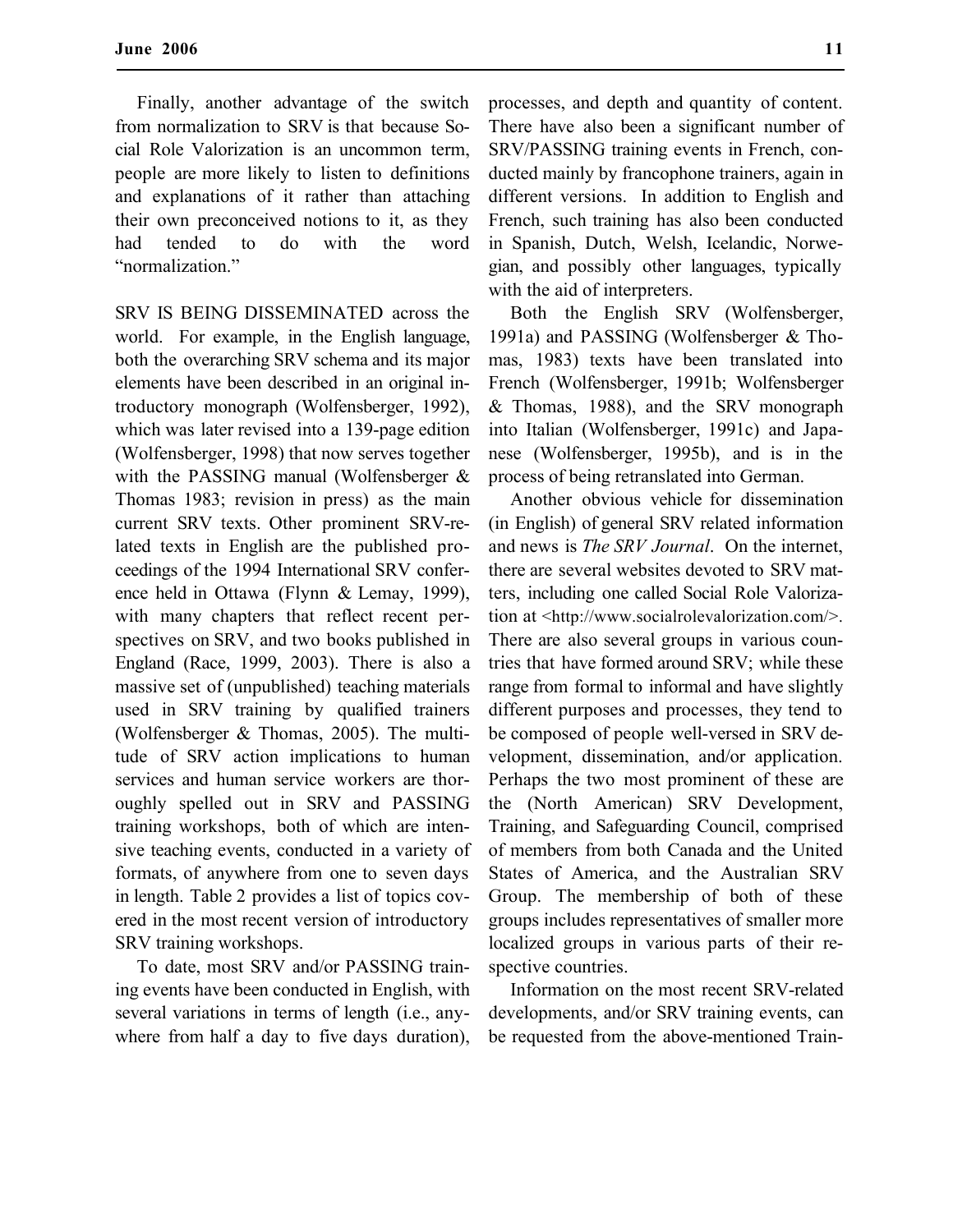ing Institute for Human Service Planning, Leadership and Change Agentry (800 South Wilbur Avenue, Suite 3B1 Syracuse, New York 13204, USA; 315/473-2978; fax: 315/473-2963).

#### **References**

Flynn, R.J., & Lemay, R. (Eds.) (1999). *A quarter-century of Normalization and Social Role Valorization: Evolution and impact.* Ottawa: University of Ottawa Press.

Kendrick, M. (1994). Some reasons why Social Role Valorization is important. *SRV/VRS: The International Social Role Valorization Journal/La Revue Internationale de la Valorisation des Roles Sociaux, 1(1), 14-18.*

Lemay, R. (1995). Social Role Valorization and the principle of Normalization as guides for social contexts and human services for people at risk of societal devaluation. In Dell Orto, A. E. & Maraneli, R. P., *Encyclopedia of disability and rehabilitation.* New York: McMillan, 515-521.

Race, D. (1999). *Social Role Valorization & the English experience.* London: Whiting & Birch Ltd.

Race, D. (2003). *Leadership and change in human services: Selected readings from Wolf Wolfensberger.* New York & London: Routledge.

St-Denis, C., & Flynn, R.J. (1999). A comprehensive bibliography on Normalization, Social Role Valorization, PASS, and PASSING, 1969 - 1999. In Flynn, R.J., & Lemay, R. (Eds.) (1999). *A quarter-century of Normalization and Social Role Valorization: Evolution and impact.* Ottawa: University of Ottawa Press, 507- 547.

Thomas, S. (1999). Historical background and evolution of Normalization-related and Social Role Valorizationrelated training. In Flynn, R.J., & Lemay, R. (Eds.), *A quarter-century of Normalization and Social Role Valorization: Evolution and impact.* Ottawa: University of Ottawa Press, 353-374.

Wolfensberger, W. (1972). *The principle of Normalization in human services.* Toronto: National Institute on Mental Retardation.

Wolfensberger, W. (1980). The definition of Normalization: Update, problems, disagreements, and misunderstandings. In Flynn, R.J., & Nitsch, K.E. (Eds.), *Normalization, social integration, and community services.* Baltimore, MD: University Park Press, 71-115.

Wolfensberger, W. (1983). Social Role Valorization: A proposed new term for the principle of Normalization. *Mental Retardation, 21(6), 234-239.*

Wolfensberger, W. (1984). A reconceptualization of Normalization as Social Role Valorization. *Mental Retardation (Canada), 34(7), 22-26.*

Wolfensberger, W. (1985). Social Role Valorization: A new insight, and a new term, for Normalization. *Australian Association for the Mentally Retarded Journal, 9(1), 4-11.*

Wolfensberger, W. (1991a). *A brief introduction to Social Role Valorization as a high-order concept for structuring human services.* Syracuse, NY: Training Institute for Human Service Planning, Leadership and Change Agentry (Syracuse University).

Wolfensberger, W. (1991b). *La valorisation des roles sociaux: Introduction a un concept reference pour l`organisation des services.* (A. Dupont, V. Keller-Revaz, J. P. Nicoletti, & L. Vaney, Trans.) Geneve, Switzerland: Editions des Deux Continents.

Wolfensberger, W. (1991c). *La Valorizzazione del ruolo sociale: Una breve introduzione al concetto di valorizzazione del ruolo sociale inteso come concetto prioritario per la strutturazione dei servizi alle persone* (M. Costantino & A. Domina, Trans.). Geneve, Switzerland: Editions des Deux Continents.

Wolfensberger, W. (1992). *A brief introduction to Social Role Valorization as a high-order concept for structuring human services.* (2nd (rev.) ed.). Syracuse, NY: Training Institute for Human Service Planning, Leadership and Change Agentry (Syracuse University).

Wolfensberger, W. (1995a). An "If this, then that" formulation of decisions related to Social Role Valorization as a better way of interpreting it to people. *Mental Retardation, 33(3), 163-169.*

Wolfensberger, W.(1995b). *A brief introduction to Social Role Valorization: A high order concept for addressing the plight of societally devalued people, and for structuring human services.* (Japanese trans. by Y. Tomiyasu). Tokyo, Japan: K.K. Gakuensha. (Based on a revised and enlarged version of: Wolfensberger, W. (1992). *A brief introduction to Social Role Valorization as a high-order concept for structuring human services.* (2nd.(rev.) ed.). Syracuse, NY: Syracuse University Training Institute for Human Service Planning, Leadership, & Change Agentry.